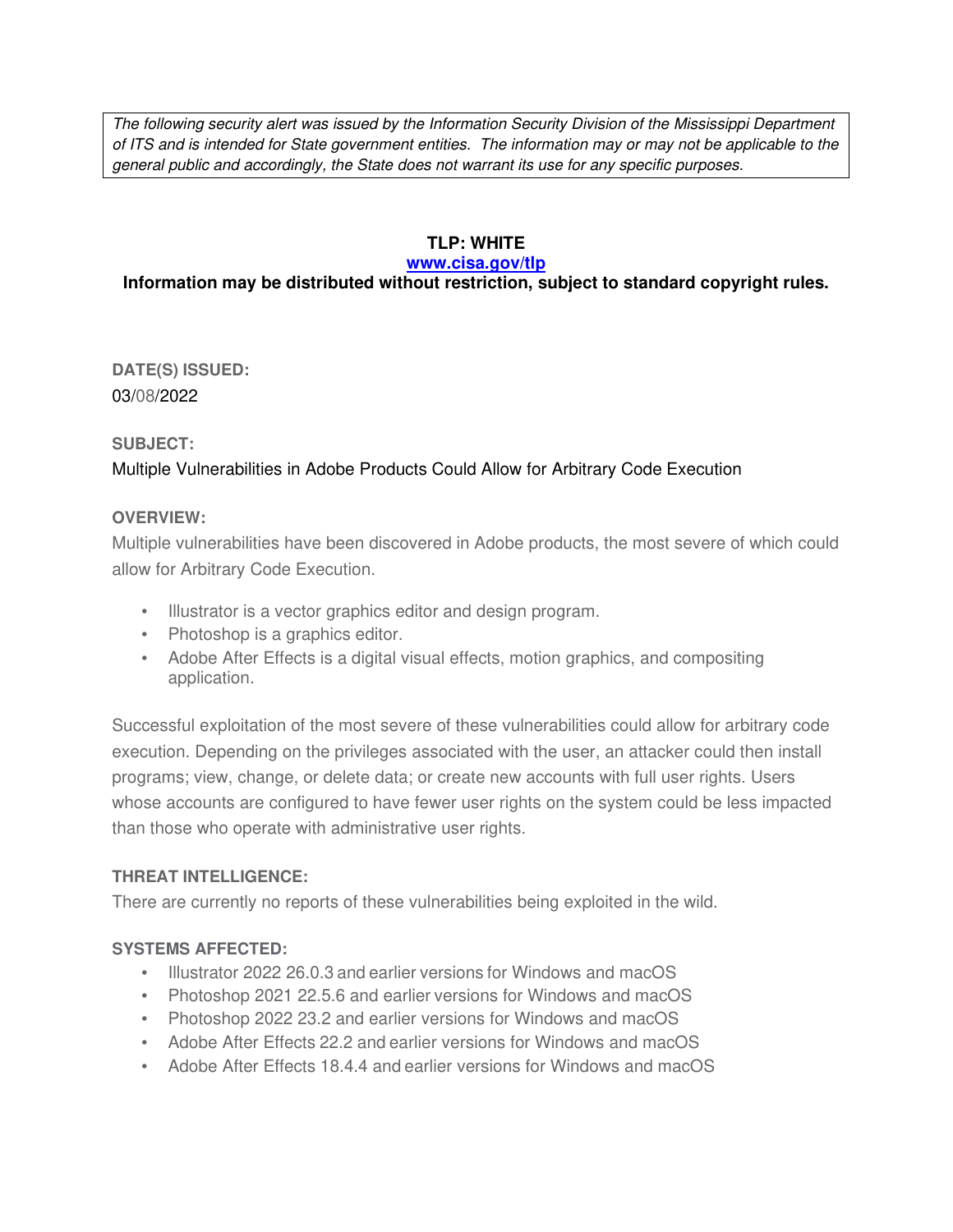### **RISK:**

#### **Government:**

- Large and medium government entities: **High**
- Small government entities: **Medium**

### **Businesses:**

- Large and medium business entities: **High**
- Small business entities: **Medium**

### **Home users: Low**

### **TECHNICAL SUMMARY:**

Multiple vulnerabilities have been discovered in Adobe Products, the most severe of which could allow for arbitrary code execution. Details of these vulnerabilities are as follows:

### Adobe Illustrator

• Buffer Overflow which could allow for Arbitrary code execution (CVE-2022-23187)

## Adobe Photoshop

• Access of Memory Location After End of Buffer which could allow for a Memory Leak. (CVE-2022-24090)

## Adobe After Effects

• Stack-based Buffer Overflow which could allow for Arbitrary code execution. (CVE-2022- 24094, CVE-2022-24095, CVE-2022-24096, CVE-2022-24097)

Successful exploitation of the most severe of these vulnerabilities could allow for arbitrary code execution. Depending on the privileges associated with the user an attacker could then install programs; view, change, or delete data; or create new accounts with full user rights. Users whose accounts are configured to have fewer user rights on the system could be less impacted than those who operate with administrative user rights.

## **RECOMMENDATIONS:**

The following actions should be taken:

- Install the updates provided by Adobe immediately after appropriate testing.
- Run all software as a non-privileged user (one without administrative privileges) to diminish the effects of a successful attack.